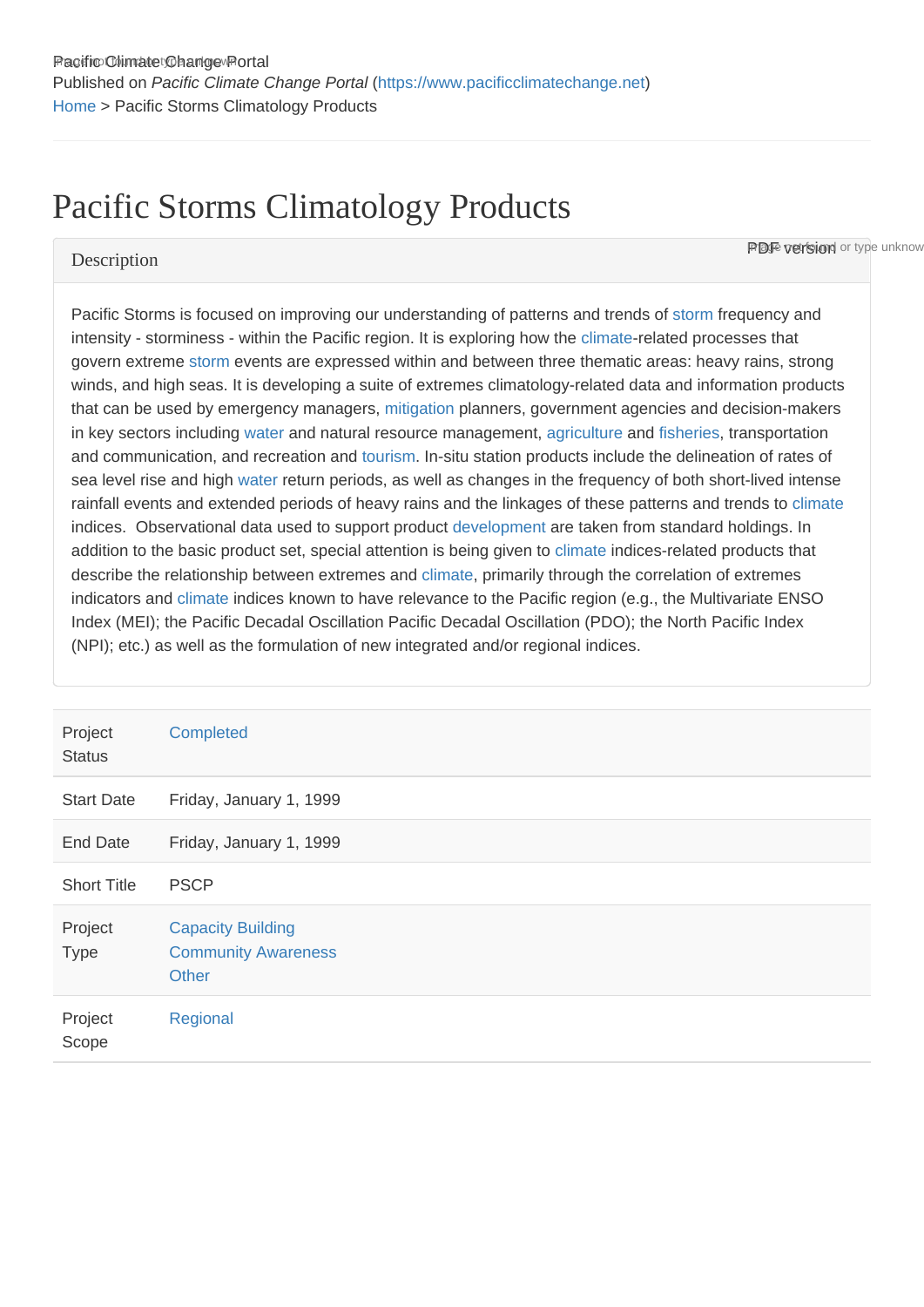Project **Objectives** Users are able to explore how extreme events have been expressed historically and may be expected to be expressed in a changing [climate.](https://www.pacificclimatechange.net/glossary/letter_c#Climate) Such information is critical to risk assessment scenario [development](https://www.pacificclimatechange.net/glossary/letter_d#Development) in support of coastal land-use [planning](https://www.pacificclimatechange.net/glossary/letter_p#Planning) and resource management. It also forms the basis for establishing [infrastructure](https://www.pacificclimatechange.net/glossary/letter_i#Infrastructure) (e.g., roads, [water,](https://www.pacificclimatechange.net/glossary/letter_w#Water) sewer) design criteria, among other things. The ultimate outcome of this effort will be a reduction in the [vulnerability](https://www.pacificclimatechange.net/glossary/letter_v#Vulnerability) to the economic, social, and environmental risks associated with coastal storms, as decisionmakers in the Pacific Islands are provided with high quality science-based information that enables them to understand, anticipate, and adapt to risks associated with coastal [storm](https://www.pacificclimatechange.net/glossary/letter_s#Storm)related extreme events in the context of a changing [climate](https://www.pacificclimatechange.net/glossary/letter_c#Climate): 1) A broad suite of in-situ station and remotely-sensed derived-data products for much of the Pacific Basin; and 2) The formulation of new integrated and/or regional [climate](https://www.pacificclimatechange.net/glossary/letter_c#Climate) indices.

#### Implementing Countries

[Cook Islands](https://www.pacificclimatechange.net/node/9481) [Federated States of Micronesia](https://www.pacificclimatechange.net/node/9482) [French Polynesia](https://www.pacificclimatechange.net/node/9566) [Kiribati](https://www.pacificclimatechange.net/node/52) [Marshall Islands](https://www.pacificclimatechange.net/node/53) [Guam](https://www.pacificclimatechange.net/node/9506) [Nauru](https://www.pacificclimatechange.net/node/54) [New Caledonia](https://www.pacificclimatechange.net/node/9554) [Tuvalu](https://www.pacificclimatechange.net/node/62) [Vanuatu](https://www.pacificclimatechange.net/node/63) [Solomon Islands](https://www.pacificclimatechange.net/node/59) [Wallis & Futuna](https://www.pacificclimatechange.net/node/9568) [Northern Mariana Islands](https://www.pacificclimatechange.net/node/9567) **[Tonga](https://www.pacificclimatechange.net/node/61)** [Tokelau](https://www.pacificclimatechange.net/node/60) [Niue](https://www.pacificclimatechange.net/node/55) [Palau](https://www.pacificclimatechange.net/node/57) [Papua New Guinea](https://www.pacificclimatechange.net/node/58)

### Implementing Organisation(s)

[National Oceanic and Atmospheric Administration](https://www.pacificclimatechange.net/node/9654)

Development Partner Contacts

[John Marra](https://www.pacificclimatechange.net/node/9657)

**Topics**